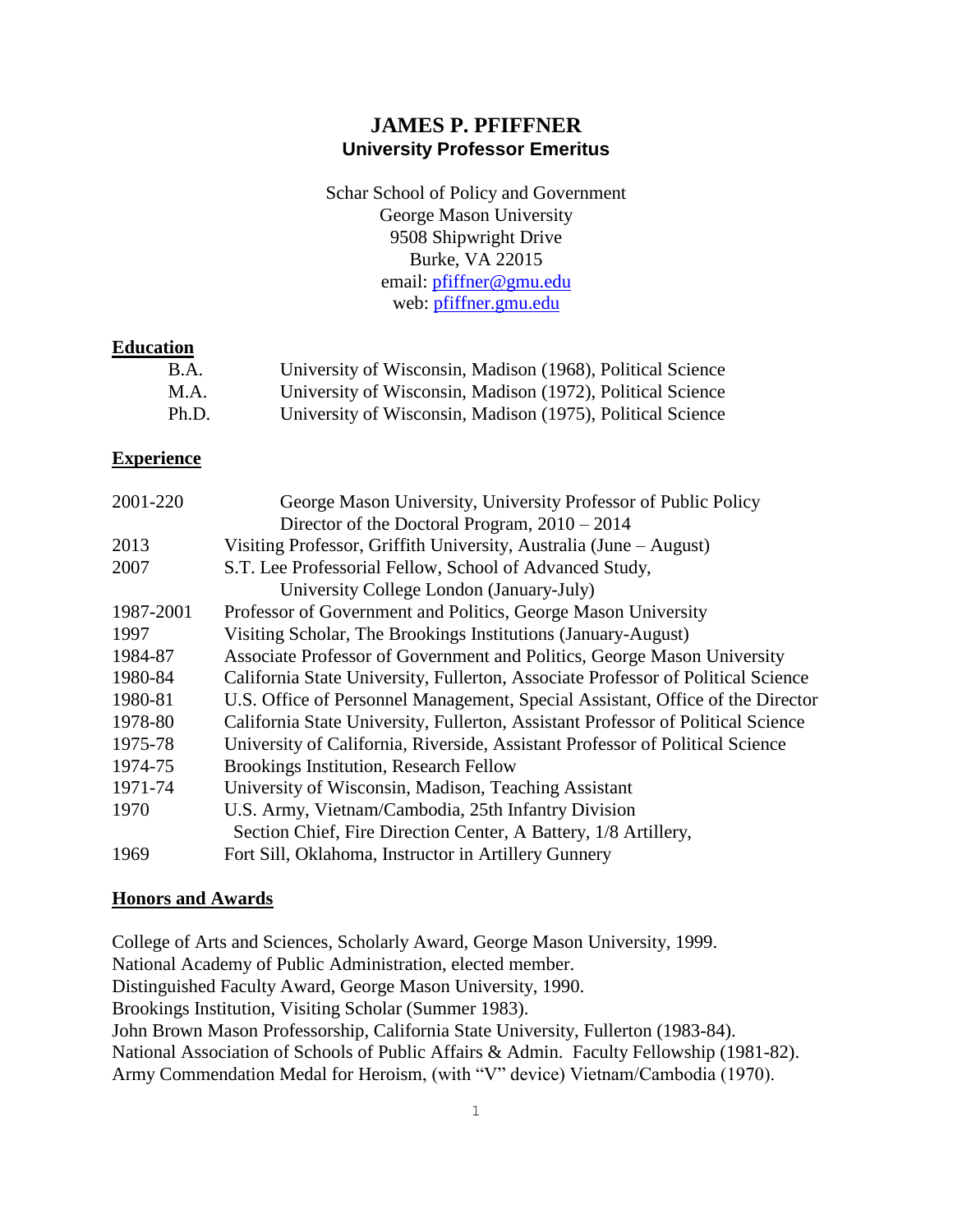# *Who's Who in America*, 2000; *Who's Who in the World*, 2010. **JAMES P. PFIFFNER** Bibliography

# **Books**

| Organizing the Presidency, Fourth edition, with Stephen Hess (Washington: Brookings, 2021). |
|---------------------------------------------------------------------------------------------|
| Examining Torture: Empirical Studies of State Repression, co-edited with Tracy Lightcap     |
| (NY: Palgrave Macmillan, 2014).                                                             |
| Understanding the Presidency, co-edited with Roger H. Davidson.                             |
| Seventh Edition (New York: Pearson-Longman, 2013).                                          |
| Torture as Public Policy, (Boulder, CO: Paradigm Publishers, 2010).                         |
| The Modern Presidency (New York: St. Martin's Press, 1994)                                  |
| Sixth Edition (Belmont, CA: Wadsworth/Thompson, 2010).                                      |
| Power Play: The Bush Presidency and the Constitution                                        |
| (Washington: Brookings Institution Press, 2008), paperback edition, 2009.                   |
| Intelligence and National Security Policymaking on Iraq: British and American Perspectives  |
| Co-edited with Mark Phythian (Manchester University Press, co-published in the United       |
| States by Texas A&M University Press, 2008).                                                |
| The Character Factor: How We Judge America's Presidents                                     |
| (College Station: Texas A&M University Press, 2004).                                        |
| Triumphs and Tragedies of the Modern Presidency                                             |
| General editor: David Abshire (Westport, CT: Praeger, 2001)                                 |
| I am listed as "Executive Editor" for The Center for the Study of the Presidency. I edited  |
| 75 brief (1000 words) case studies and wrote five cases. I also wrote the concluding        |
| chapter (cited below) to the volume.                                                        |
| The Future of Merit: Twenty Years after the Civil Service Reform Act,                       |
| co-edited with Douglas A. Brook (Washington: Woodrow Wilson Center Press and Johns          |
| Hopkins University Press, 2000).                                                            |
| Governance and American Politics: Classic and Current Perspectives, edited                  |
| (Harcourt, Brace, and Company; 1995).                                                       |
| The Presidency and the Persian Gulf War, co-edited with Marcia Whicker and Raymond Moore    |
| (Westport, CT: Praeger Publishers, 1993).                                                   |
| The Managerial Presidency, edited                                                           |
| (Pacific Grove, CA: Brooks/Cole, 1991).                                                     |
| Second edition: (College Station, TX: Texas A&M University Press, 1999).                    |
| The Presidency in Transition, co-edited with R. Gordon Hoxie                                |
| (New York: Center for the Study of the Presidency, 1989).                                   |
| The Strategic Presidency: Hitting the Ground Running                                        |
| (Chicago: Dorsey Press, 1988). Second Edition: (Lawrence, KS: University Press of           |
| Kansas, 1996). Winner of the Presidency and Executive Politics section of the American      |
| Political Science Association "Legacy Award" for a book that has had a "continuing          |
| contribution to the intellectual development" of the field of presidency studies (2021).    |
| The President and Economic Policy (editor)                                                  |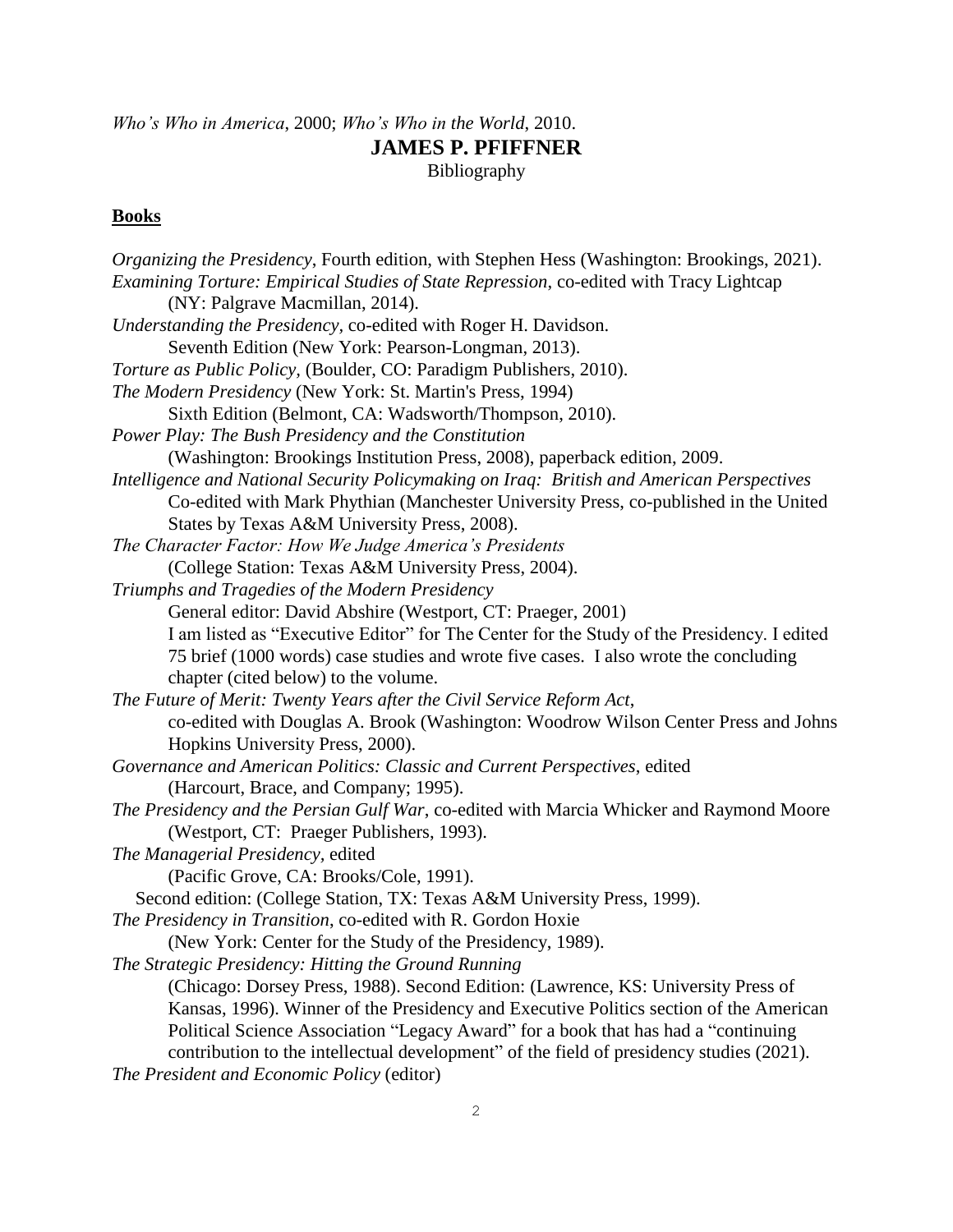(Philadelphia: ISHI Publications, 1986.

- *The President, the Budget, and Congress: Impoundment and the 1974 Budget Act*  (Boulder, CO: Westview Press, 1979).
- Editor: special issue of *Presidential Studies Quarterly* (co-edited with Marcia Whicker): *The Clinton Presidency in Crisis,* Vol. XXVIII, No. 4, (Fall 1998).
- Editor: special issue of *Presidential Studies Quarterly*: *Presidential Decision Making*, Vol. 35, No. 2 (June 2005).

### **Congressional Testimony**

- "Presidential use of White House 'Czars'"
	- Testimony before the Senate Committee on Homeland Security and Governmental Affairs, October 22, 2009.
- "The Constitutional Role of the Pardon Power" Testimony before the House Judiciary Committee, Subcommittee on the Constitution, Civil Rights, and Civil Liberties; March 27, 2019; testimony posted on SSRN.

## **Scholarly Journal Articles** (total = 56)

[many of these articles are posted at pfiffner.gmu.edu]

"President Trump and the Shallow State: Disloyalty at the highest levels,"

*Presidential Studies Quarterly*, Vol. 52., No. 3 (September 2022).

- "Organizing the Biden Presidency," *Presidential Studies Quarterly*, Vol 51, No. 4 (Dec. 2021).
- "Donald Trump and the Norms of the Presidency," *Presidential Studies Quarterly*, (March 2021).
- "The Transition of the Presidency, 2020-2021," *Korean Journal of Policy Studies*," Special issue (2021), pp. 110-137.
- "Organizing the Trump Presidency, *Presidential Studies Quarterly* Vol. 48, No. 1 (March 2018), pp. 153-167.
- "The Unusual Presidency of Donald Trump," *Political Insight* (September 2017) Vol. 8, No. 2, pp. 9-11.
- "Magna Carta and the Contemporary Presidency," *Presidential Studies Quarterly*, Vol. 46, No. 1 (March 2016), pp. 140-157.
- "The Constitutional Legacy of George W. Bush," *Presidential Studies Quarterly*, Vol. 45, No. 4 (December 2015), pp. 727-741.
- "On Reading the Senate Select Committee on Intelligence Report on CIA Detention and Interrogation," *Intelligence and National Security:* Special Forum on the US Senate Select Committee Report on the CIA's Detention and Interrogation Program, November 2, 2015), pp. 15-17.
- "Dysfunctional Politics in the United States: Origins and Consequences," *Papers on Parliament*, No. 60 (March 2014), pp. 17-37.
	- published by the Department of the Senate, Parliament House, Canberra, Australia.
- "The Paradox of President Reagan's Leadership," *Presidential Studies Quarterly* Vol. 43, No.1, (March 2013), pp. 81-100.
- "Torture During Interrogation: Notes from the Field," *Public Integrity*, Vol. 15, No. 1 (Winter 2012-2013), pp. 97-102 (book review essay).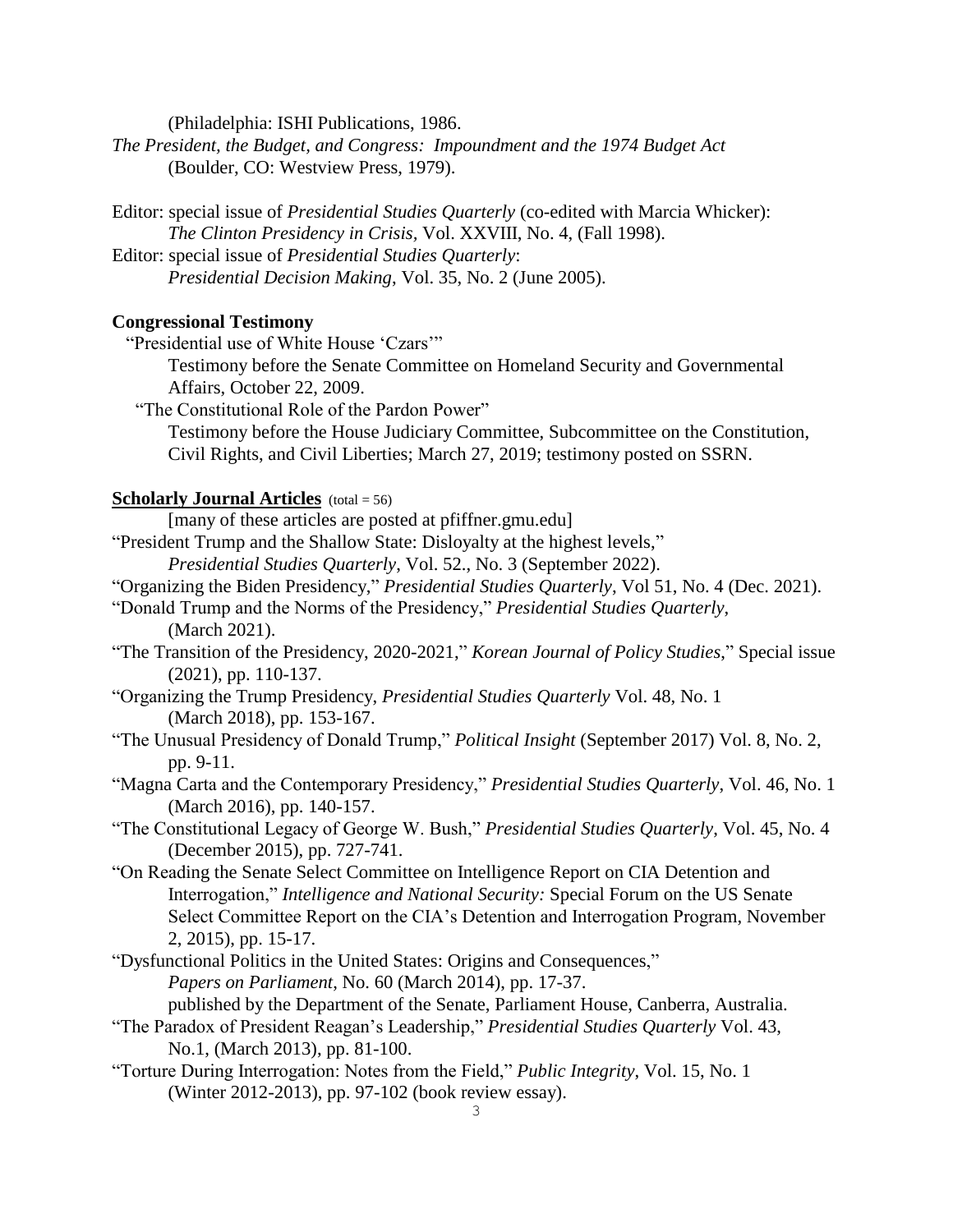- "Strong Executive Branch Leadership Crucial for Policy Implementation," (with co-authors) *The Public Manager* (Winter 2012), pp. 37-40.
- "Federalist No. 70: Is the President Too Powerful?" *Public Administration Review* Special Issue, (November/December 2011), pp. 112-118.
- "Decision Making in the Obama White House," *Presidential Studies Quarterly* Vol. 41, No.2, (June 2011), pp. 244-262.
- "U.S. Blunders in Iraq: De-Baathification and Disbanding the Army," *Intelligence and National Security* Vol. 25, No. 1 (February 2010), pp. 76-85.
- "Obamas Prasidentschaft: Wandel und Kontinuitat," ("The Obama Presidency: Change and Continuity") *Aus Politik und Zeitgeschichte* (January 2010), pp. 6-12.

"Decision Making in the Bush White House," *Presidential Studies Quarterly* (June 2009), pp. 363-384.

- "Presidential Signing Statements and Their Implications for Public Administration," *Public Administration Review* Vol. 69, No. 2 (March/April 2009), pp. 249-255.
- "Executive Power: George W. Bush and the Constitution," *Presidential Studies Quarterly* (March 2008), pp. 124-144.
- "The Institutionalist: A Conversation with Hugh Heclo," *Public Administration Review* Vol.. 67, No. 3 (May/June 2007), pp. 418-423. [conducted and edited interview with Heclo]
- "Marching in Time: Alliance Politics, Synchrony, and the Case for War in Iraq, 2002-2003," co-authored with Mark Phythian, Rod Tiffen, and Alan Doig. *Australian Journal of International Affairs*, March 2007.
- "The First MBA President: George W. Bush as Public Administrator," *Public Administration Review*, January/February 2007.
- "U.S. Obligations for the Treatment of Prisoners," *Virginia Lawyer*, Vol. 95, No. 4 (December 2006), pp. 44-49.
- "Les decisions de guerre de George W. Bush: ''Afghanistan et l'Irak *Politique Americaine* No. 5, (Ete-Automne, 2006), pp. 35-52.
- "Torture and Public Policy," *Public Integrity* Vol. 7, no. 4 (Fall 2005), pp. 313-330. Reprinted in Richard J. Stillman, ed. *Public Administration: Concepts and Cases* (Boston: Houghton Mifflin, 2010), pp. 454-465.
- "Presidential Decision Making: Rationality, Advisory Systems, and Personality," *Presidential Studies Quarterly* Vol. 35, No. 2 (June 2005), pp. 217-228.
- "Did President Bush Mislead the Country in His Arguments for War with Iraq?," *Presidential Studies Quarterly* Vol. 34, No. 1 (March 2004), pp. 25-46.
- "The Electoral College and the Framers' Distrust of Democracy," with Jason Hartke, *White House Studies* Vol. 3, No. 3 (2003), pp. 261-272.
- "President George W. Bush and His War Cabinet,"
	- *Foreign Policy Bulletin* (Winter 2003), pp. 288-296.
- "Elliot L. Richardson: Exemplar of Integrity and Public Service," *Public Integrity* Vol. 5, No. 3 (Summer 2003), pp. 251-269. Won award from the Ethics Section of the American Society for Public Administration for outstanding article published in 2003.
- "Ranking the Presidents: Continuity and Volatility," *White House Studies*, Vol. 3, No. 1 (2003), pp. 23-34. Reprinted in Meena Bose and Mark Landis, eds. *The Uses and Abuses of Presidential Ratings* (Hauppauge, NY: Nova Science Publishers, 2004).
- "Judging Presidential Character," *Public Integrity*, Vol. 5, No. 1 (Winter 2002-2003), pp. 7-24.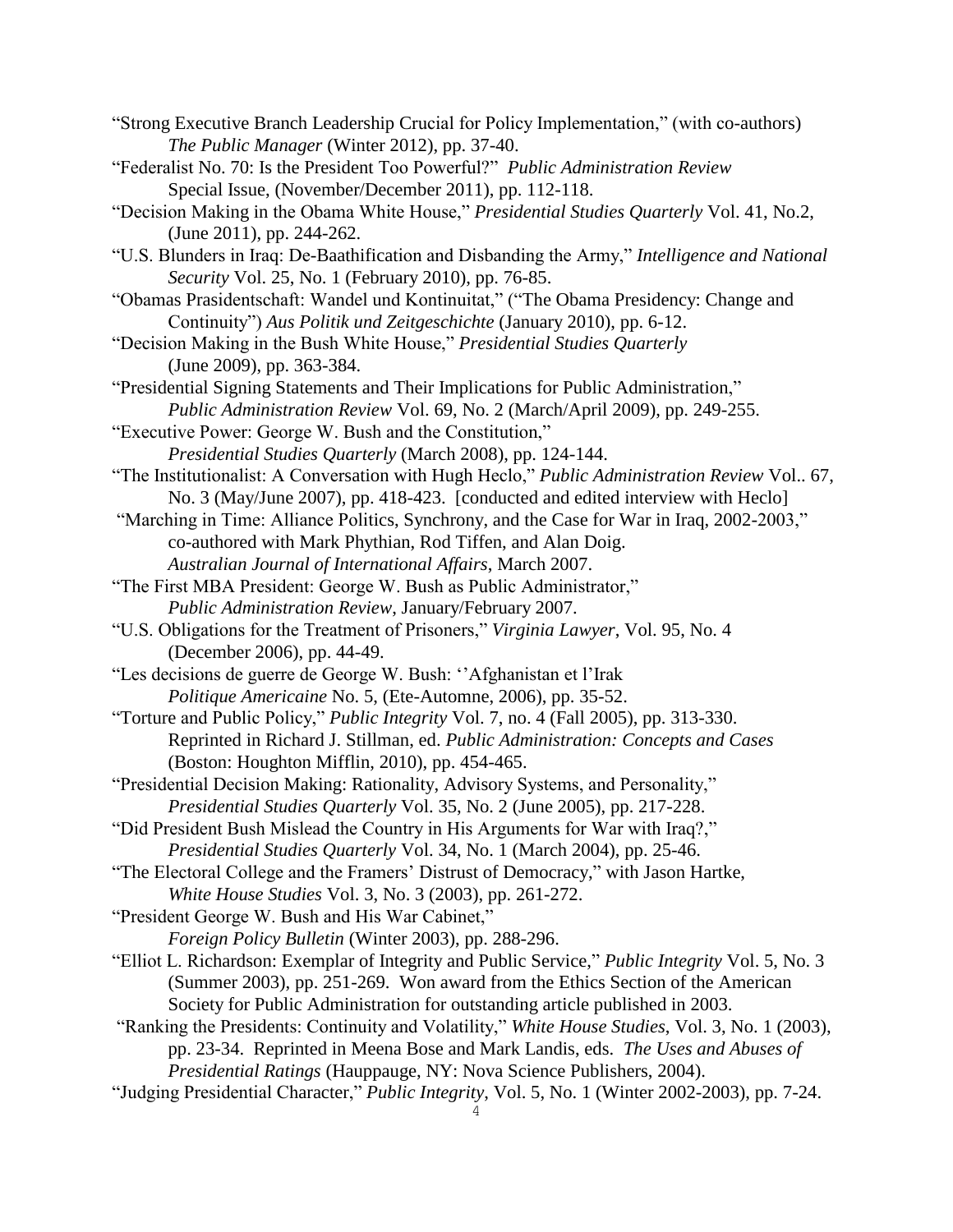"George Washington's Character and Slavery" *White House Studies,* Vol 1, No. 4, ( 2001), pp. 351-461. Reprinted in: Robert P. Watson, ed., *Contemporary Presidential Studies:; A Reader*(NY: Nova Science Publishers, 2003), pp. 3-12.

"The White House Office of Presidential Personnel," (with Bradley Patterson) *Presidential Studies Quarterly* Vol. 31, No. 3 (September 2001), pp. 415-438. [A longer version of this article was prepared by the authors for the White House 2001 project, directed by Martha Kumar and financed by the Pew Charitable Trusts. It was one of a series of papers on the primary White House Offices prepared for the 2001 transition. The papers were read and used by the incoming Bush transition team.] Reprinted in: *The White House World* edited by Martha Kumar and Terry Sullivan

(College Station, TX: Texas A&M University Press), pp. 165-192.

"Meeting the Freight Train Head on: Planning for the Transition to power," (co-author) *Presidential Studies Quarterly* Vol. 30, No. 4 (December 2000), pp. 754-769.

Reprinted in: *The White House World* edited by Martha Kumar and Terry Sullivan (College Station, TX: Texas A&M University Press), pp. 5-24/

- "Presidential Lies," *Presidential Studies Quarterly* (Vol. 29, No. 4 (December 1999), pp. 903- 917.
- "Sexual Probity and Presidential Character," *Presidential Studies Quarterly* (Vol. XXVIII, No. 4 (Fall 1998), pp. 881-887.
- "The Public Service Ethic in the New Public Personnel Systems," *Public Personnel Management*, Vol. 28, No. 4 (Winter 1999), pp. 541-555.
- "The National Performance Review in Perspective," *International Journal of Public Administration*, Vol. 20, No. 1 (1997), pp. 41-70.
- "The President's Chief of Staff: Lessons Learned," *Presidential Studies Quarterly* (Winter 1993), pp. 77-102.

 Reprinted in: *The Managerial Presidency*, 2nd ed., James P. Pfiffner editor (College Station, TX: Texas A&M University Press, 1998), pp. 75-104.

- "Establishing the Bush Presidency," *Public Administration Review* (January/February 1990), 64- 72.
- "The 1988-89 Presidential Transition," *Presidency Research*, Vol. XI, No. 2 (Spring 1989), p.18- 30.

"The President's Legislative Agenda," *The Annals* Vol. 499 (September 1988), pp. 22-35. Reprinted in: Randall Ripley and Elliot Slotnick (New York: McGraw-Hill, 2nd ed., 1993, pp. 353-362.

"Thirteen Year Paper Chase: The Nixon Archives," *Presidency Research* (Spring 1987), pp. 15- 20).

- "Political Appointees and Career Executives: The Democracy-Bureaucracy Nexus in the Third Century," *Public Administration Review* (January/February 1987), pp. 57-65.
	- Reprinted in: *The American Constitution and the Administrative State* edited by Richard Stillman (Lanham, MD: University Press of America, 1989).
	- Reprinted in: *The Managerial Presidency* edited by James P. Pfiffner (Pacific Grove, CA: Brooks/Cole 1991).
	- Reprinted in: *Agenda for Excellence* edited by Patricia Ingraham and Donald Kettl (Chatham, NJ: Chatham House, 1992).
- "White House Staff versus the Cabinet: Centripetal and Centrifugal Roles," *Presidential Studies*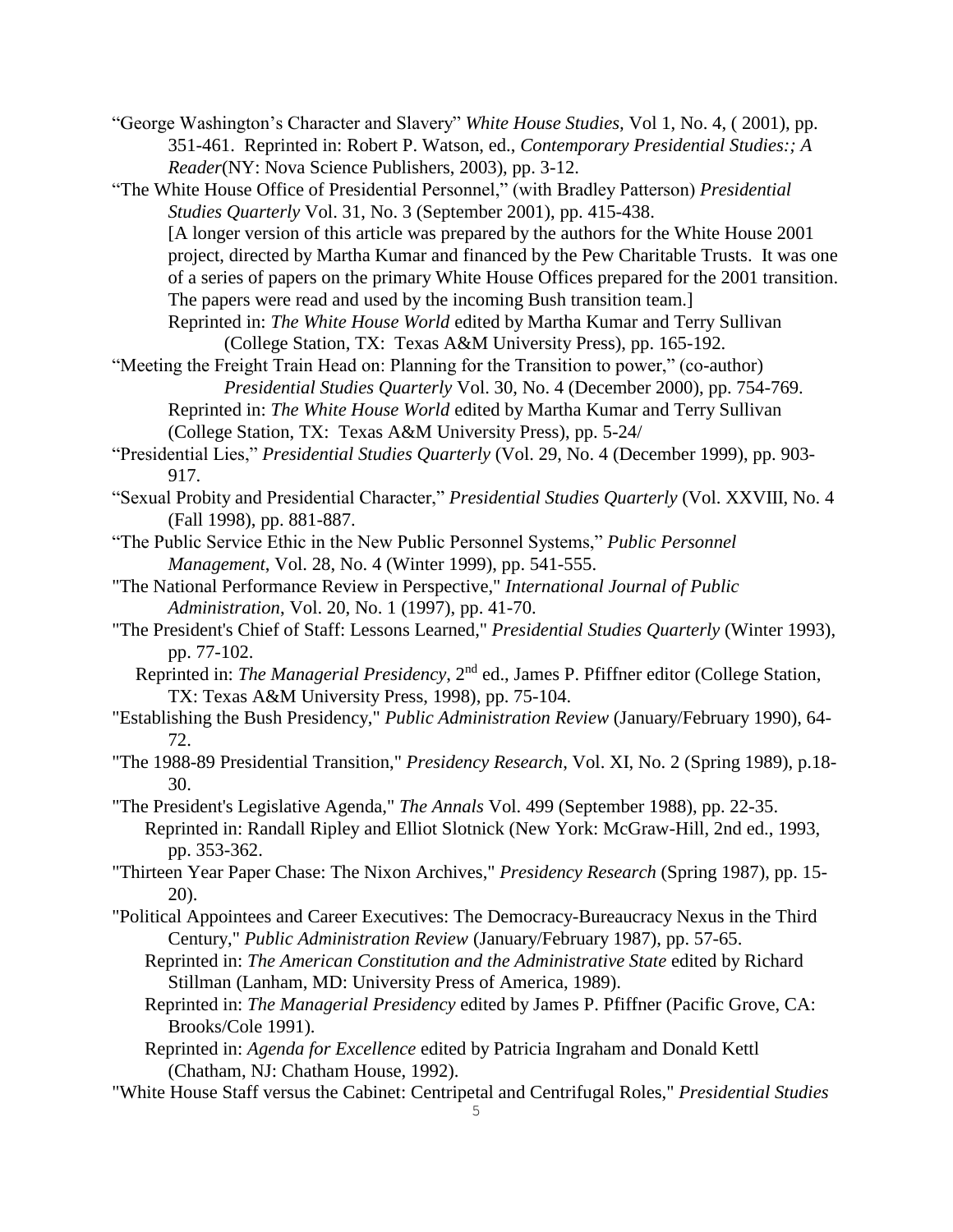*Quarterly* (Fall 1986) pp.666-90.

- Reprinted in: *Readings In American Government and Politics* edited by Randall Ripley and Elliot Slotnick (New York: McGraw-Hill, 1989), pp. 429-439; 2nd ed., 1993, pp. 322- 331.
- "Learning From Presidential Transfers," *Presidency Research* (Fall 1985), pp. 15-19).
- "The Federal Budget: Policy, Process, and Politics," *Congress and the Presidency* (Autumn 1985), pp. 193-197).
- "Political Public Administration," *Public Administration Review* (March/April 1985), pp. 352- 356).
- "Budgetary Crisis and Congressional Spending," *Policy Studies Journal* (March 1983), pp. 539- 545).
- "The Challenge of Federal Management in the 1980s," *Public Administration Quarterly* (Summer 1983), pp. 162-182).
- "The Carter-Reagan Transition: Hitting the Ground Running," *Presidential Studies Quarterly* (Fall 1983), pp. 623-645.
- "Presidential Personnel Policy," *Presidency Research* (Spring 1982), pp. 2-6.
- "Management and Central Controls Reconsidered," *The Bureaucrat* (Winter 1981-82), pp. 13-16.
- "Budgeting and the 'People's Reform'," *Public Administration Review* (March/April 1980), pp. 194-200.

## **Book Chapters** (Total = 72)

- [many of these chapters are posted at pfiffner.gmu.edu]
- "How Donald Trump Tried to Overturn the 2020 Election, in James Thurber, ed. *Rivals For Power*, 7<sup>th</sup> edition, (Roman and Littlefield, 2022).
- "OMB, the Presidency, and the Federal Budget," in *Executive Policymaking* edited by Meena Bose and Andrew Rudalevige (Brookings 2020), pp. 11-40.
- "The Lies of Donald Trump: A Taxonomy" in *The Trump Presidency and Executive Power*, edited by Charles Lamb (NY: Palgrave Macmillan, 2019), pp. 17-40.
- "President Bush and the Invasion of Iraq: Presidential Leadership and Thwarted Goals," in James McCormick, ed., *The Domestic Sources of American Foreign Policy*, 6<sup>th</sup> ed. (Roman & Littlefield, 2017), pp. 361-380.
- "Unilateral Presidential Authority: Uses and Abuses," in *Rivals for Power*, edited by Jordan Tama and James Thurber (Roman and Littlefield, 2017), pp. 75-97; updated in  $7<sup>th</sup>$  edition.
- Staffing the President's Team," in Keifer, J. J. and Neaves, T. T. "Implementing Successful Strategies for Emergency Management and Homeland Security." In *Memos to National Leaders, edited by P. L. Posner, J. R. Lachance, and T. T. Neaves.* Washington, DC: National Academy of Public Administration and the American Society for Public Administration (2016)., pp. 28-31.
- "Managing the Federal Executive Branch," with Mary Boardman, in *Foundations of Public Administration*, edited by Jos C.N. Raadschelders and Richard J. Stillman (Irvine, CA: Melvin & Leigh, 2017), pp. 262-278.
- "Introduction," in *The George W. Bush Presidency, Volume I: The Constitution, Politics, and Policymaking,* ed. Meena Bose (Hauppauge, NY: Nova Science Publishers, 2016), pp. xi-xvi.
- "White House Rules: The Post-World War II Presidency," in *Triumphs and Tragedies of the*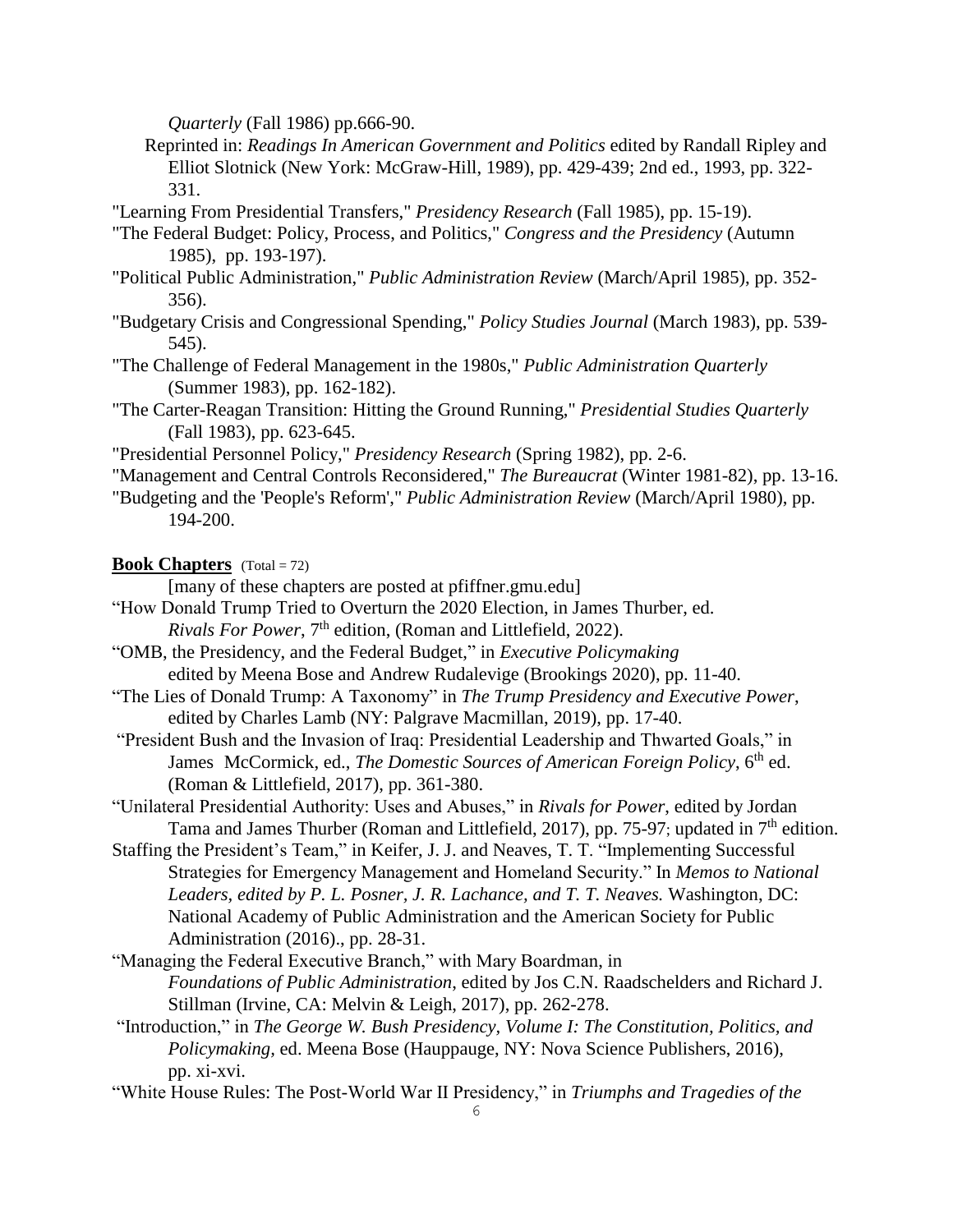*Modern Presidency*, edited by Maxmillian Angerholzer III, et al. (Praeger, Denver, CO, 2016), pp. 11-15.

- "The First Hundred Days: Myth and Mystique," in *Triumphs and Tragedies of the Modern Presidency*, edited by Maxmillian Angerholzer III, et al. (Praeger, Denver, CO, 2016), pp. 91-96.
- "Presidents Bush, Obama and the Surveillance of Americans," In *The Quest for Leadership: Essays in Honor of Thomas E. Cronin.* Michael Genovese, ed. (Amherst, NY: Cambria Press, 2015), pp. 131-148.
- "The Efficacy of Coercive Interrogation," in *Examining Torture: Empirical Studies of State Repression,* editors James P. Pfiffner and Tracy Lightcap, (New York: Palgrave Macmillan, 2014), pp. 127-157.
- "U.S. Torture Policy and Command Responsibility," in *Examining Torture: Empirical Studies of State Repression,* editors James P. Pfiffner and Tracy Lightcap, (New York: Palgrave Macmillan, 2014), pp. 103-125.
- "Organizing the 21<sup>st</sup> Century White House," in James Thurber, ed., Rivals for Power, 5<sup>th</sup> ed. (Lanham, MD: Roman Littlefield, 2013), pp. 63-86.
- "Bill Clinton and the Character Factor in Perspective," in Rosanna Perotti, ed. *The Clinton Presidency and the Constitutional System*
	- (Texas A&M University Press, 2012), pp. 221-232.
- "Clinton, Congress, and the Presidency," in Rosanna Perotti, ed. *The Clinton Presidency and the Constitutional System* (Texas A&M University Press, 2012), pp. 43-46.
- "Organizing the Obama White House," in James A. Thurber, ed., *Obama in Office* (Boulder, CO: Paradigm Publishers, 2011), pp. 75-85.
- "President Bush as Chief Executive," in Robert Maranto, et al., *Judging Bush* (Stanford, CA: Stanford University Press, 2009), pp. 58-74.
- "Presidential Transitions," in George C. Edwards and William G. Howell, eds. *The Oxford Handbook of The American Presidency*
- (Oxford, UK: Oxford University Press, 2009), pp. 85-107. "Partisan Polarization, Politics, and the Presidency: Structural Sources of Conflict," in James A. Thurber, ed. *Rivals For Power: Presidential Congressional Relations* (Lanham, MD:
	- Roman and Littlefield, 2009), pp. 37-60 (revised for  $4<sup>th</sup>$  edition).
- "George W. Bush as Chief Executive," in Andrew Wroe and Jon Herbert, *Assessing the Bush Presidency: A Tale of Two Terms?* (Edinburgh University Press, 2009), pp. 29-43.
- "Introduction: Policy-Making and Intelligence on Iraq," with Mark Phythian, In James P. Pfiffner and Mark Phythian, eds*. Intelligence and National Security Policymaking on Iraq: British and American Perspectives* (UK: Manchester University Press, 2008); U.S. edition: Texas A&M University Press, 2008, pp. 1-16.
- "Decisionmaking, Intelligence, and the Iraq War," in James P. Pfiffner and Mark Phythian, eds. *Intelligence and National Security Policymaking on Iraq: British and American Perspectives* (UK: Manchester University Press, 2008); U.S. edition: Texas A&M University Press, 2008, pp. 213-232.
- "The Ethics of Interrogation: Torture and Public Management," in Derek S. Reveron and Judith Hicks Stiehm, eds., *Inside Defense: Understanding the U.S. Military* NY: Palgrave Macmillan, 2008, pp. 161-172.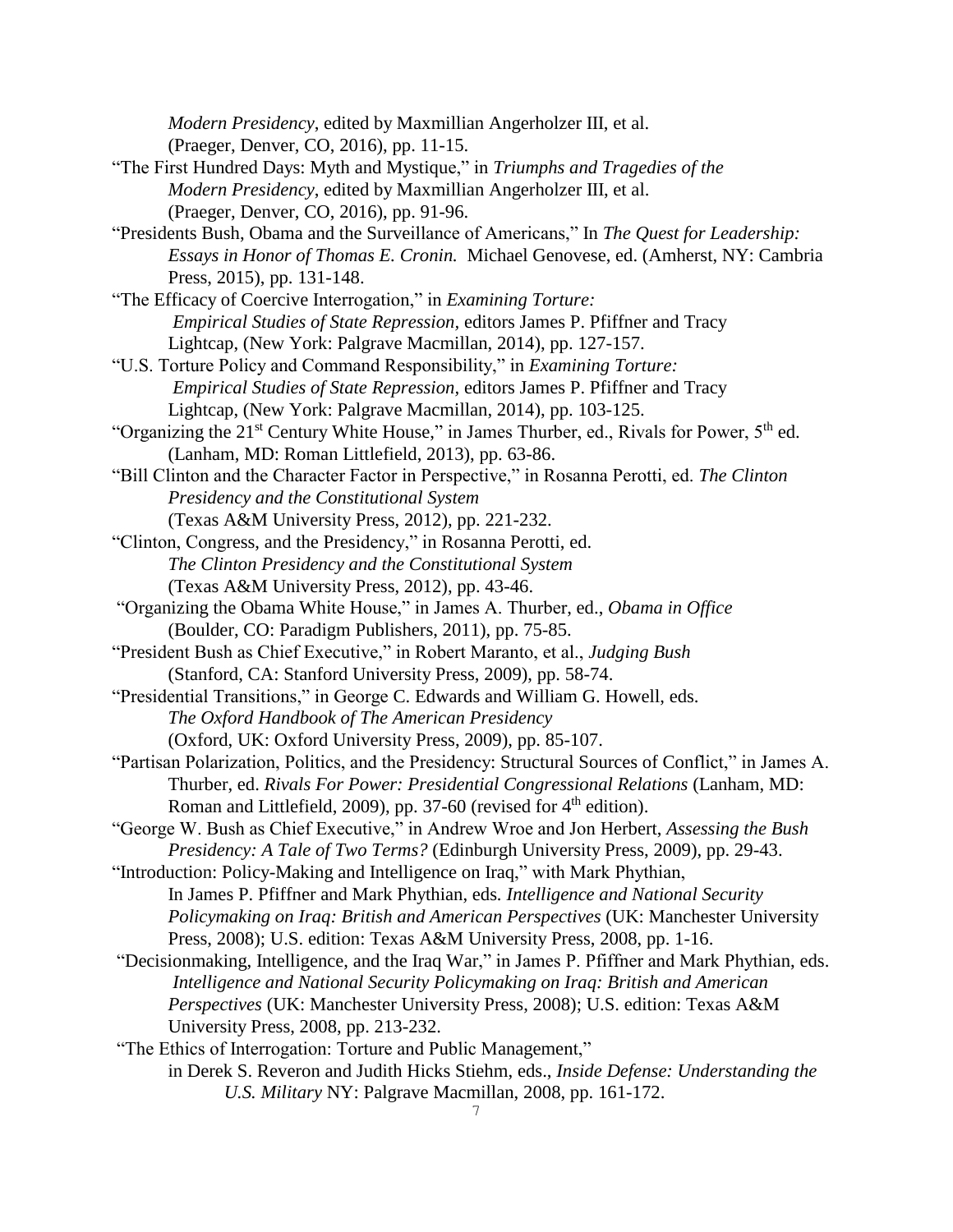- "Intelligence and Decision Making Before the War with Iraq," in George C. Edwards and Desmond King, eds., *The Polarized Presidency of George W. Bush* (Oxford, UK: Oxford University Press, 2007), pp. 213-242.
- "Presidential Leadership and Advice about Going to War," in Terry L. Price and J. Thomas Wren, eds., *The Values of Presidential Leadership* (NY: Palgrave Macmillan, 2007), pp. 135-157.
- "Partisan Polarization, Politics, and the Presidency: Structural Sources of Conflict," in James A. Thurber, ed. *Rivals For Power: Presidential Congressional Relations* (Lanham, MD: Roman and Littlefield, 2006), pp. 33-58.
- "Do Presidents Lie?", in George C. Edwards, *Readings in Presidential Politics* (Belmont, CA: Thompson Wadsworth, 2006), pp. 159-181.
- "The Decision to Go to War with Iraq," in Richard J. Stillman, *Public Administration: Concepts* and Cases (Boston: Houghton Mifflin, 2010), pp. 195-209 (also in 8<sup>th</sup> and 9<sup>th</sup> editions).
- "National Security Policymaking and the Bush War Cabinet," in Richard Conley, ed. *Transforming the American Polity: The Presidency of George W. Bush and the War on Terrorism* (Englewood Cliffs, NJ: Prentice Hall, 2004).
- "George W. Bush: Policy, Politics, and Personality," in George C. Edwards III and Philip John Davies, eds., *New Challenges for the American Presidency* (NY: Pearson/Longman, 2004), pp.161-181.
- "Ranking the Presidents: Continuity and Volatility," in Meena Bose and Mark Landis, eds., *The Uses and Abuses of Presidential Ratings* (Hauppauge, NY: Nova Science Publishers, 2004), pp. 27-42.
- "Traditional Public Administration versus The New Public Management: Accountability versus Efficiency" Festschrift for Professor Klaus Konig of Speyer, Germany. in *Institutionenwandel in Regierung und Verwaltung: Festschrift fur Klaus Konig,*  Arthur Benz, HHeinrich Siedentopf, and Karl-Peter Sommermann, eds. (Berlin,Germany: Duncker & Humblot, 2004), pp. 443-454.
- "Assessing the Bush Presidency," in Gary L. Gregg and Mark J. Rozell, eds. *Considering the Bush Presidency* (NY: Oxford University Press, 2004), pp. 1-20.
- "George H.W. Bush and William Jefferson Clinton," Chapter 10 in *Organizing the Presidency* by Stephen Hess (Washington: Brookings, 2002), pp. 146-164.
- "The Transformation of the Bush Presidency," in James P. Pfiffner and Roger Davidson, eds. *Understanding the Presidency*, 3rd edition (NY: Longman, 2002), pp. 453-471.
- "Reevaluating the Electoral College" in James P. Pfiffner and Roger Davidson, eds. *Understanding the Presidency*, 3rd edition (NY: Longman, 2002), pp. 57-72.
- "Presidential Appointments: Recruiting Executive Branch Leaders" in
	- *Innocent Until Nominated: the Breakdown of the Presidential Appointments Process*, edited by G. Calvin Mackenzie (Washington: Brookings, 2001), pp. 50-80. A 2500 word version of the chapter was published in *The Brookings Review* (Spring
		- 2001), pp. 41-44.
- "The President and Congress at the Turn of the Century: Structural Sources of Conflict," in *Rivals For Power*, ed. By James A. Thurber (Lanham, MD: Roman and Littlefield, 2002), pp. 27-48.
- "Presidents in Crisis: Watergate, Iran-Contra, and President Clinton's Impeachment" in *Triumphs and Tragedies of the Modern Presidency,* ed David Abshire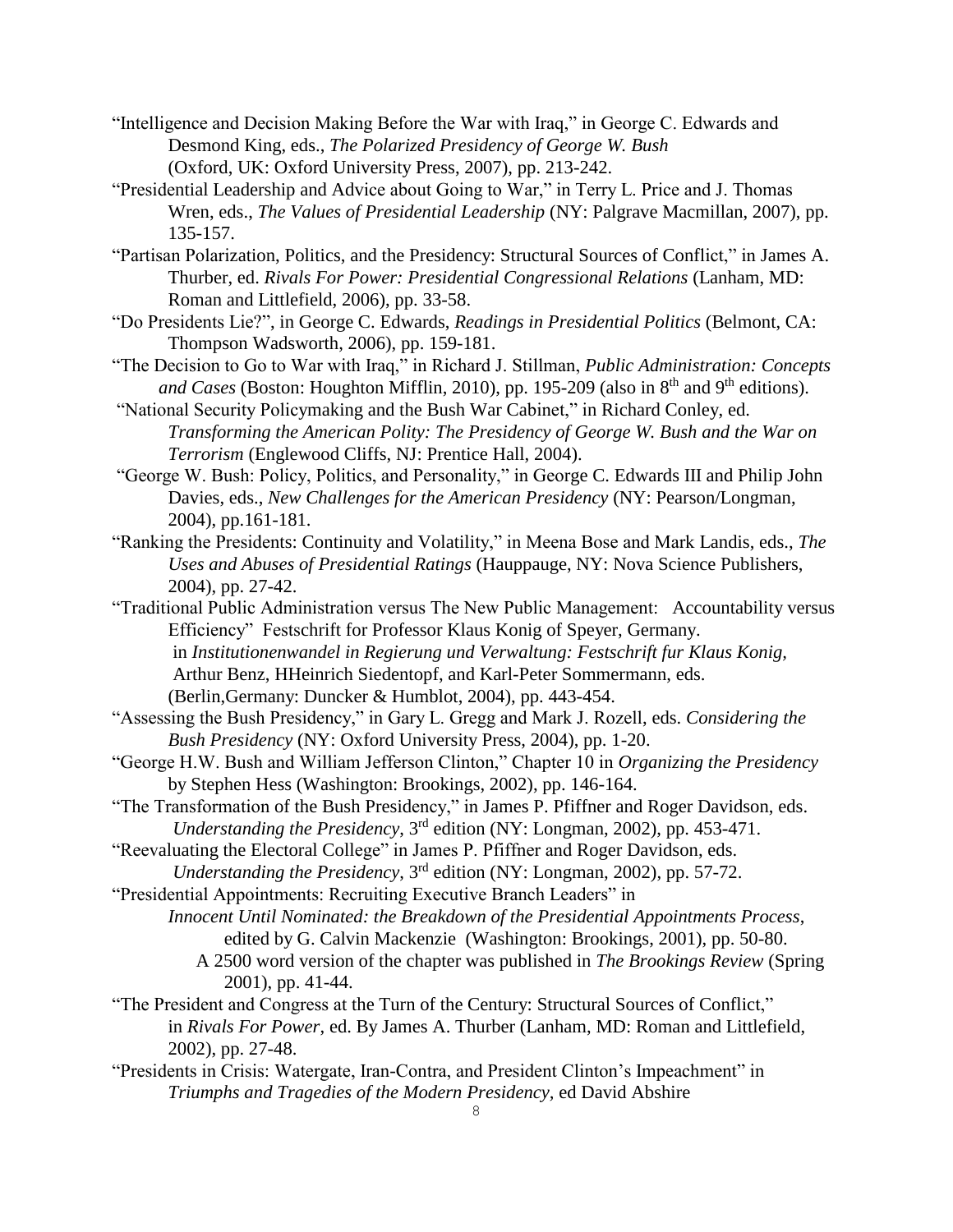(Wesport, CT: Praeger, 2001), pp. 284-300.

- "The Paradox of Governmental Power," in Moorhead Kennedy, et. al, *The Moral Authority of Government* (New Brunswick, NJ: Transaction Publishers, 2000), pp. 183-188.
- "Character and the Modern Presidency: Multi-Dimensional or Seamless?" in Clyde Wilcox and Mark Rozell eds. *The Clinton Scandal* (Washington: Georgetown University Press, 2000), pp. 225-255..
- "Government Legitimacy and the Role of the Civil Service," in James P. Pfiffner and Douglas A. Brook, eds. *The Future of Merit Twenty Years after the Civil Service Reform Act*. (Washington: Woodrow Wilson Press, 2000), pp. 15-38.
- "Presidential Constraints and Transitions." in *Presidential Policymaking: An End-of-Century Assessment*. Ed. Steven A. Shull. (Armonk, NY: M.E. Sharp, 1999). pp. 19-37.
- "President Clinton, Newt Gingrich, and the 104<sup>th</sup> Congress." in *On Parties: Essays Honoring Austin Ranney*. Eds. Nelson W. Polsby and Raymond E. Wolfinger (Berkeley, CA: Institute of Governmental Studies Press, 2000). pp. 135-168.
- "President Clinton's Impeachment and Senate Trial," in *Understanding the Presidency*, 2<sup>nd</sup> ed. edited by James P. Pfiffner and Roger H. Davidson (NY: Longman, 2000).
- "The American Tradition of Administrative Reform," in *The White House and the Blue House: Government Reform in the United States and Korea* eds., Yong Hyo Cho and H. George Frederickson (Lanham, MD: University Press of America, 1998).
- "Ronald Reagan's Contrasting Chiefs of Staff,"
	- in *Ronald Reagan's America*, edited by Eric J. Schmertz, et. al.
	- (Westport, CT: Greenwood Press, 1997), pp. 493-502.
- "President Clinton and the 103rd Congress: Winning Battles and Losing Wars," in *Rivals for Power: Presidential-Congressional Relations*, edited by James Thurber (Washington: CQ Press, 1996), pp. 170-190.
- "Governance," in *Governance V: Institutions and Issues*, ed. Kenneth Thompson (New York: University Press of America, 1994), pp. 113-134.
- "Presidential Policy Making and the Gulf War," in *The Presidency and the Persian Gulf War*, coedited Marcia Whicker, James Pfiffner, and Raymond Moore (Westport, CT: Praeger Publishers, 1993), pp. 3-24..
	- Reprinted in: *Understanding the Presidency*, eds. James P. Pfiffner and Roger Davidson (New York: Addison Wesley Longman, 2000), pp. 405-415.
- "The Bush Transition: Symbols and Substance," in *Presidential Transitions: The Reagan to Bush Experience* ed. Kenneth Thompson (New York: University Press of America, 1993), pp. 61-84.
- "The President and the Postreform Congress," *The Postreform Congress*, ed. Roger Davidson (New York: St. Martins, 1991).
- "Divided Government and the Problem of Governance,"
	- *Divided Democracy*, edited by James A. Thurber (Washington: CQ Press, 1991).
- "The Political Appointments Process and the Recruitment of Scientists and Engineers," in Report of the National Academy of Sciences, *Recruitment, Retention, and Utilization of Federal Scientists and Engineers* (Washington: National Academy Press, 1990), pp. 133-142.
- "Introduction," with Elliot L. Richardson to *Leadership for America: Rebuilding the Public Service* [The Volcker Commission]. Report of the National Commission on the Public Service (Lexington, MA: Lexington Books, 1990), pp. xii-xxvi.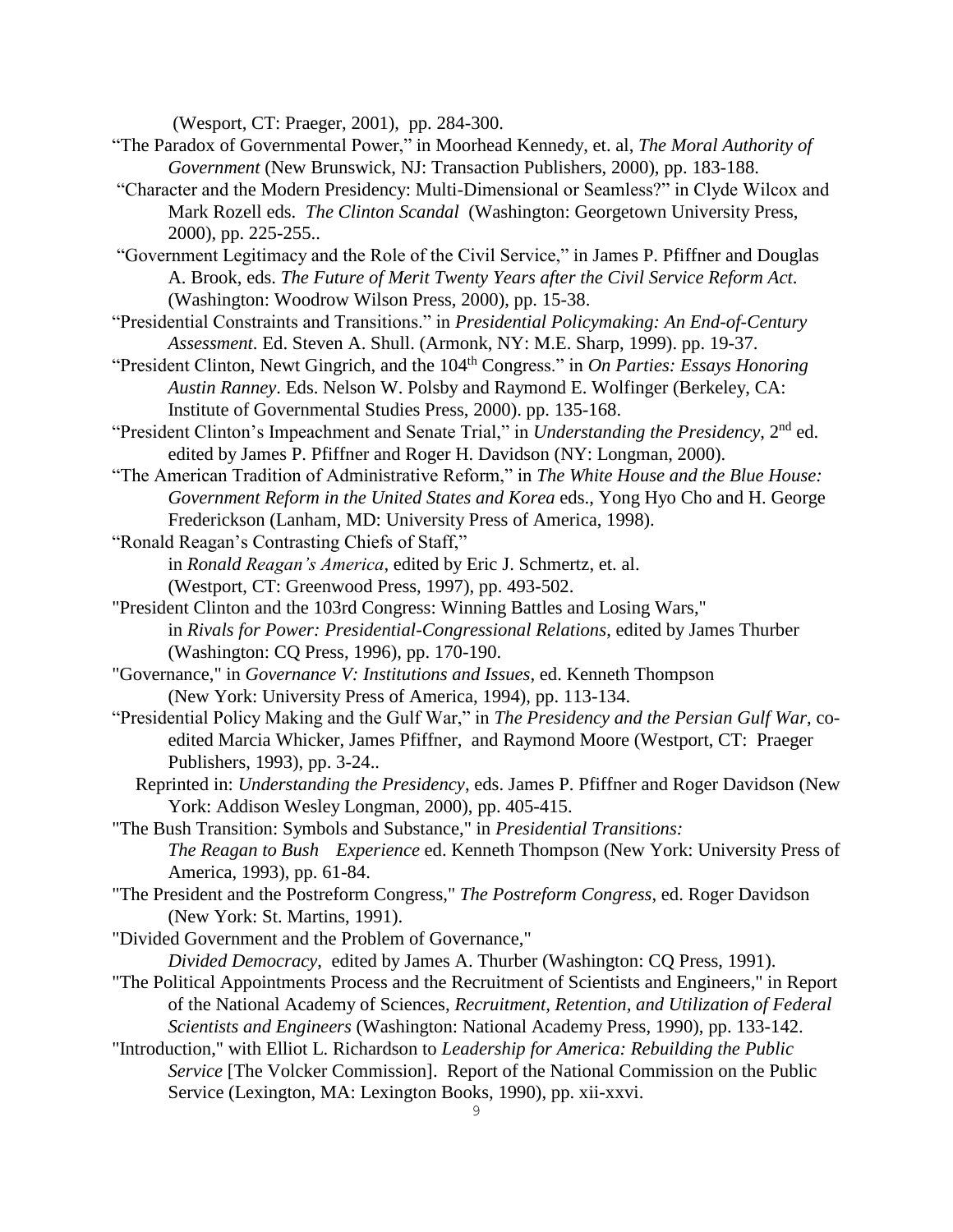- "Politics and Performance: Strengthening the Executive Leadership System," with Elliot L. Richardson in *Leadership for America: Rebuilding the Public Service* [The Volcker Commission]. Report of the National Commission on the Public Service (Lexington, MA: Lexington Books, 1990), pp. 209-242.
- "Can the President Manage the Government?, in James P. Pfiffner, ed. *The Managerial*  Presidency, 2<sup>nd</sup> ed. (College Station, TX, 1998), pp. 3-22.
- Reprinted in: *Understanding the Presidency* 2<sup>nd</sup> ed, James P. Pfiffner and Roger H. Davidson eds. (New York: Addison Wesley Longman, 2000), pp. 226-240.
- "Presidential Control of the Bureaucracy," Chapter four of *The Strategic Presidency*, reprinted in *Current Issues in Public Administration* edited by Frederick S. Lane (New York: St. Martin's Press, 1990).
- "OMB: Professionalism, Politicization, and the Presidency," in *Executive Leadership in Anglo-American Systems,* edited by Colin Campbell and Margaret J. Wyszomirski (Pittsburgh, PA: University of Pittsburgh Press, 1991), pp. 195-218.
- "Presidential Transitions and National Security Policy" in *The Constitution and National Security* edited by Walter R. Thomas and Howard E. Shuman (Washington, D.C.: National Defense University Press, 1990).
- "Nine Enemies and One Ingrate: Presidential Appointments During Transition," in *The In and Outers: Presidential Appointees and the Problems of Transient Government in Washington*, edited by G. Calvin Mackenzie (Baltimore: Johns Hopkins University Press, 1987).
- "Strangers In a Strange Land: Orienting New Presidential Appointees," in *The In and Outers*, edited by G. Calvin Mackenzie (Baltimore: Johns Hopkins University Press, 1987).
- "Taking Over the Government: Key Tools for a New Administration," in *Papers on Presidential Transitions and Foreign Policy* edited by Frederick C. Mosher (New York: University Press of America, 1987).
- "The Reagan Budget Juggernaut: The Fiscal 1982 Budget Campaign," in *The President and Economic Policy* edited by James P. Pfiffner (Philadelphia: ISHI Publications, 1986).
	- Reprinted in: *Public Administration: Concepts and Cases*, 3rd Edition, edited by Richard J. Stillman (Boston: Houghton Mifflin, 1984).
- "The Crisis of Confidence in U.S. Economic Policy," in *The President and Economic Policy* (Philadelphia: ISHI Publications, 1986).
- "Inflexible Budgets, Fiscal Stress, and the Tax Revolt," in *The Municipal Money Chase* edited by Alberta Sbragia (Boulder, CO: Westview Press, 1983.
- "California and the Tax Revolt," in *California Government in National Perspective* edited by Keith Boyum and Philip Gianos (Dubuque, Iowa: Kendall/Hunt, 1984).

### **Papers Posted on Websites**

"Trump's lies corrode democracy," The Brookings Institution (April 13, 2018).

- "The Unusual Presidency of Donald Trump," *Political Insight* (September 2017), pp. 9-11.
- "Why John Kelly can't tame the White House Chaos, *Washington Post* (August 18, 2018).

"Inexperience in the White House breeds friction across the executive branch," Brookings

FixGov Website on the first 100 days of the Trump administration (May 2, 2017).

"Trump wants a White House that's not 'top down.' Here's why this won't work," *Washington*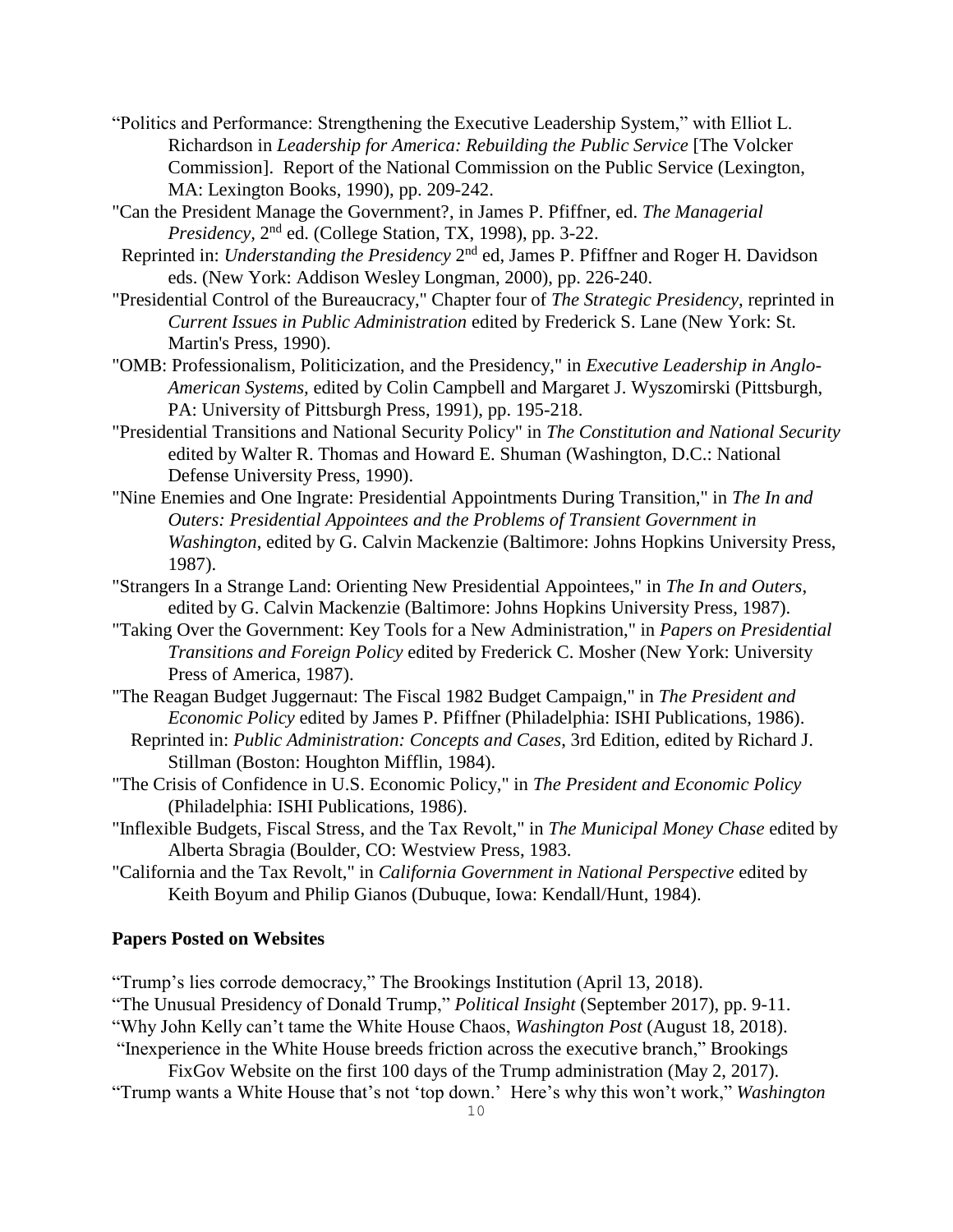*Post*, Monkey Cage blog, (28 November 2016).

- "Trump pledged to reverse Obama's executive orders. Here's how well past president have fulfilled that pledge," with graduate student Joshua Lee. *Washington Post*, Monkey Cage, (23 January, 2017).
- "Why Does Trump Still Have So Many Vacancies to Fill?" *Foreign Affairs* online (April 27, 2017).

"The Office of Presidential Personnel," White House Transition Project Report, 2016), pp. 1-30. "Cabinet Secretaries versus the White House Staff,"

Posted by Brookings on the *FIXGOV: Making Government Work* website (March 2015) http://www.brookings.edu/blogs/fixgov

"Policy Making in the Bush White House," (2008 APSA paper cited above) Posted by Brookings in their Issues in Governance Studies paper series at: http://www.brookings.edu/papers/2008/1031\_bush\_pfiffner.aspx

"Managing the Executive Branch in the 20<sup>th</sup> Century: Consolidation and Disaggregation" co-authored with Mary Boardman. Posted on *Public Administration Review* website: *Foundations of Public Administration,* along with bibliography and model course syllabus. http://www.aspanet.org/scriptcontent/pdfs/FPA-MEB-References.pdf

## **Scholarly Reference Works**

| "The Presidency: Governing" (6,000 words)                                                   |                                                                                        |
|---------------------------------------------------------------------------------------------|----------------------------------------------------------------------------------------|
| Oxford Companion to American Politics, edited by David Coates                               |                                                                                        |
| Oxford University Press, Oxford, UK, 2013. Vol. II, pp. 220-229.                            |                                                                                        |
| "Impeachment: The Constitutional Issues,"                                                   |                                                                                        |
| Oxford Companion to American Politics, edited by David Coates                               |                                                                                        |
| Oxford University Press, Oxford, UK, 2013. Vol. II, pp. 526-528.                            |                                                                                        |
| "Torture, Interrogation, and Fair Trial Procedures," (2,750 words)                          |                                                                                        |
| Oxford Companion to American Politics, edited by David Coates                               |                                                                                        |
| Oxford University Press, Oxford, UK, 2013. Vol. II, pp. 372-376.                            |                                                                                        |
| "Torture, Issue of, in U.S. Military and Diplomatic Affairs." In The Oxford Encyclopedia of |                                                                                        |
|                                                                                             | American Military and Diplomatic History, edited by Timothy J. Lynch, vol. 2, pp. 364- |
| 366. Oxford University Press, UK and New York, 2012.                                        |                                                                                        |
| "Presidential Transitions," in The Oxford Handbook of The American Presidency, edited by    |                                                                                        |
| George C. Edwards and Willaim G. Howell.                                                    |                                                                                        |
| (Oxford, UK: Oxford University Press, 2010), pp. 85-107.                                    |                                                                                        |
| Encyclopedia of the American Presidency                                                     |                                                                                        |
| edited by Leonard W. Levy and Louis Fisher (New York: Simon and Schuster, 1994)             |                                                                                        |
| Commissioned entries:                                                                       |                                                                                        |
| Divided Government                                                                          | $(750 \text{ words})$                                                                  |
| <b>Managerial Presidency</b>                                                                | $(500 \text{ words})$                                                                  |
| Patronage                                                                                   | (1500 words)                                                                           |
| <b>Strategic Presidency</b>                                                                 | $(750 \text{ words})$                                                                  |
| <b>Departmental Secretaries</b>                                                             | (2000 words)                                                                           |
| <b>Office of Personnel Management</b>                                                       | (1500 words)                                                                           |
| <b>Schedule C Positions</b>                                                                 | $(500 \text{ words})$                                                                  |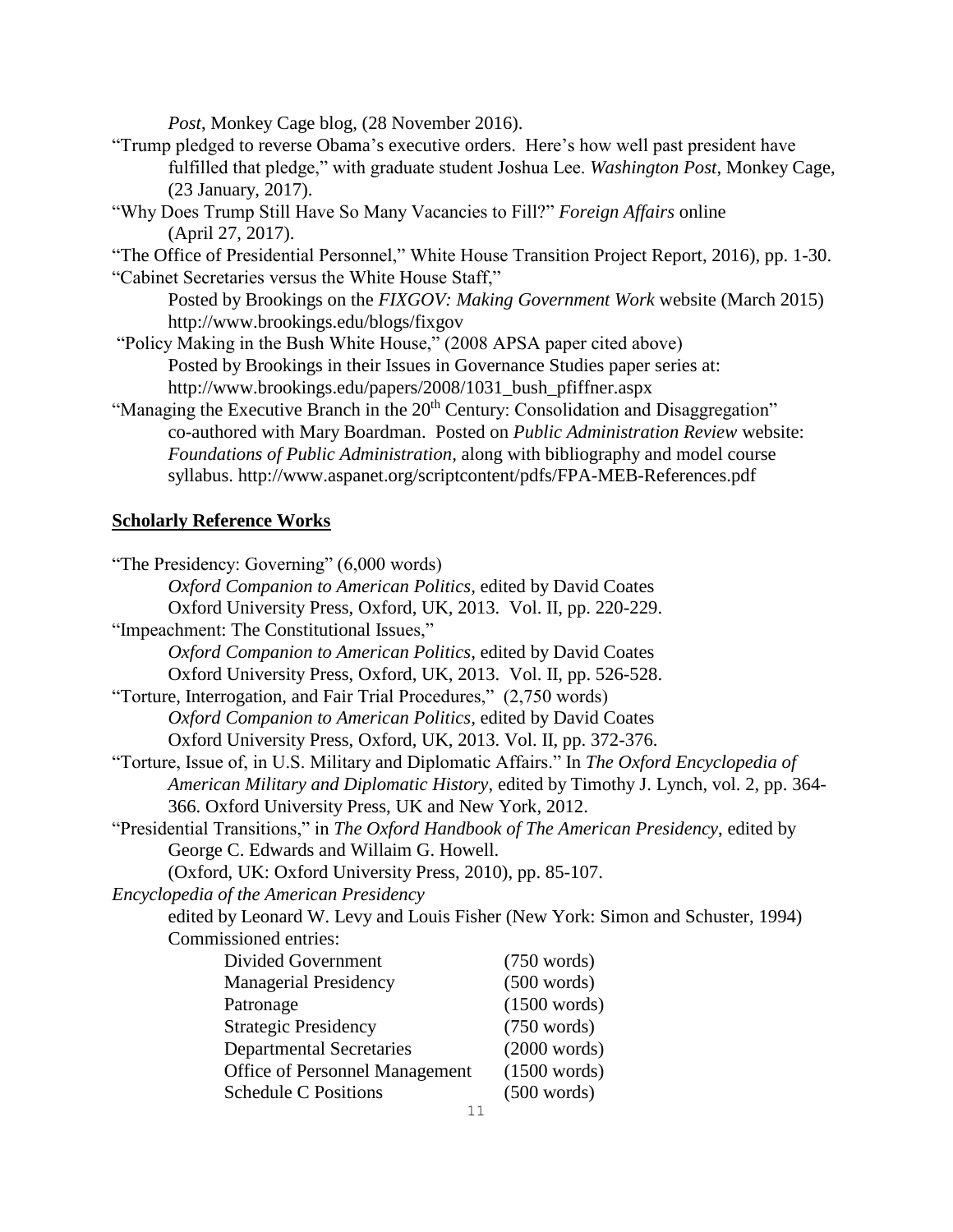| <b>Presidential Transitions</b> | $(2500 \text{ words})$ |
|---------------------------------|------------------------|
| White House Personnel Office    | (1000 words)           |
| The Persian Gulf War            | (1000 words)           |

*Encyclopedia of the United States Congress*

edited by Donald C. Bacon, Roger H. Davidson, and Morton Keller (New York: Simon and Schuster, 1994). One commissioned article on Presidential Transitions.

 *Oxford Historical Guide to American Government*

edited by George T. Kurian (New York: Oxford University Press, 1997) Commissioned Entries: Office of Personnel Management (2,000 words) Chief of Staff to the President (1,500 words)

White House Office (1,500 words)

Executive Office of the President (500 words)

Office of Presidential Personnel (500 words)

The President's Cabinet (2,500 words)

*The Heritage Guide to the Constitution* 

edited by Matthew Spalding and David Forte (Washington: Regnery, 2005, 2014). Commissioned Entries:

> "Pardon Power," pp. 203-205 "Recommendation Clause," pp. 217-219 (coauthored)

## **Popular Press**

"Executive Power in the Bush and Obama Administrations," *Presidency Research Group Report* (PRG), Spring 2011, pp. 4-5. Op-ed piece: "Impeachment: The Constitutional Issues" *White House Weekly* (14 December 1998). [5 days before the House voted on impeachment] "Rating Scootergate: Washington scandals run the gamut, from greed to sex, but abuse of power threatens the health of our republic," New York, *Newsday*, October 30, 2005 "Cutting Staff No Easy Task for Clinton," *Maine Sunday Telegram* (12 December 1993), 1800 words. "Building the White House Staff," with Bradley H. Patterson *Government Executive* (December 1992), pp. 14-16. "Political Appointees: Fewer is Better," with Elliot L. Richardson, *Government Executive* (June 1991), pp. 58-59. "Creating a Real Cabinet," with Elliot L. Richardson, *USA Today* Magazine, Vol. 119, No. 2544 (September 1990), pp. 10-12. Reprinted in *Governing*, ed. Roger Davidson and Walter Oleszek (Washington: CQ Press, 1992), pp. 364-368. Reprinted in Bruce Stinebrickner, *American Government 91/92* (Guilford, CT Dushkin, 1991), pp. 83-85. "Our Cabinet System is a Charade," with Elliot L. Richardson, *The New York Times* (28 May 1989), op-ed page. "The Twentieth Amendment," *The Book of Days: 1988* (Ann Arbor, MI: The Pierian Press, 1987).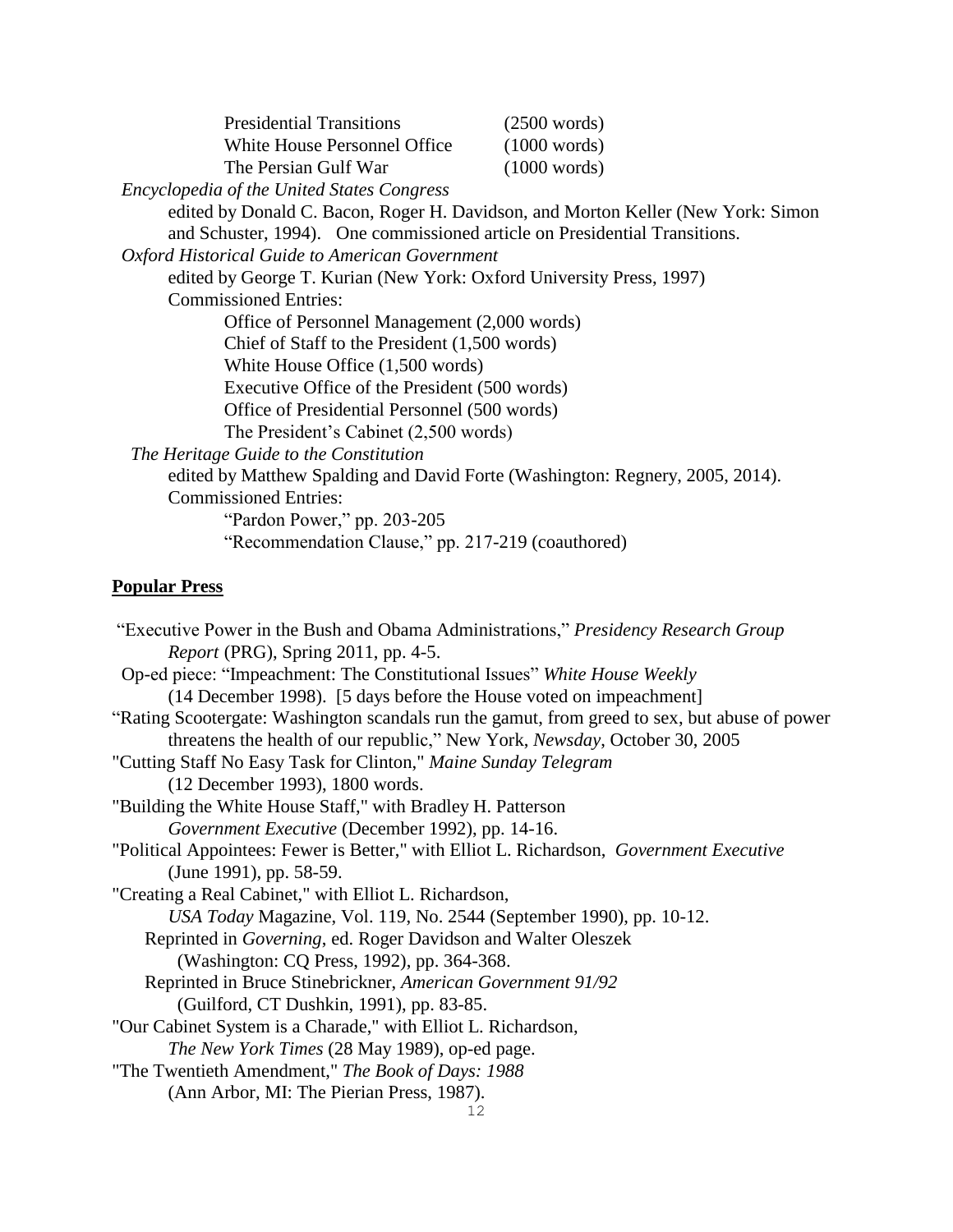"Presidential Succession and Transition," *Book of Days: 1987* (Ann Arbor, MI: The Pierian Press, 1986).

## **Commissions and Panel Reports**

National Academy of Public Administration Report, 2012. with Dwight Ink, David Lewis, and Anne O'Connell, "Strengthening Administrative Leadership: Fixing the Appointment Process," http://www.politicalappointeeproject.org/sites/default/files/FINAL\_AppointeeProcess.pdf National Academy of Sciences, Consultant and Staff Member, 1991. Project on "Politically Appointed Scientists and Engineers." Participated in Panel meetings, did research, and helped draft final report. Panel chaired by Kenneth Dam. Testimony: Statement before the President's Commission on the Federal Appointments Process, printed in the *Report of the Commission* (Washington: Executive Office of the President, December 1990), pp. 41-47. National Research Council of the National Academy of Sciences, 1990: Project on "Recruitment, Retention, and Utilization of Federal Scientists and Engineers." Participated in Panel Meetings, wrote and presented paper: "The Presidential Appointments Process and the Recruitment of Scientists and Engineers." Published in the Final Report of the Project, pp. 133-142. Panel chaired by Alan K. Campbell. Center for Strategic and International Studies, 1990-91: Panel member, Congressional Oversight of Defense Project Participated in series of Panel meetings. Prepared background paper: "Congressional Oversight of Defense Management." Panel Chaired by John O. Marsh. National Commission on the Public Service (Volcker Commission) Project Director, Task Force on Political/Career Relationships. Researched/wrote, revised, and edited the Task Force Report: "Politics and Performance: Strengthening the Executive Leadership System," Published by the National Commission on the Public Service, 1989. in *Leadership for America: Rebuilding the Public Service*, Task Force Reports. Task Force chaired by Elliot L. Richardson. National Academy of Public Administration, 1987-88 Issue Leader, Presidential Transition Project. Researched, wrote, revised, and edited the report section on the White House Staff and the Cabinet, published as: "Organizing the White House and Consulting with the Cabinet," Chapter Two of *The Executive Presidency: Federal Management for the 1990s* (Washington: 1988). Panel chaired by Elmer B. Staats. National Academy of Public Administration, 1984-85 Senior Research Associate, Presidential Appointee Project Collaborated in the collection

of an extensive data base on Presidential Appointees from 1964-84, and the writing of: *The Presidential Appointee's Handbook* (NAPA, 1985) and *Leadership in Jeopardy: The Fraying of the Presidential Appointments System*, (NAPA, 1985). Panel chaired by John W. Macy.

## **Book Reviews**

About thirty book reviews in the following journals: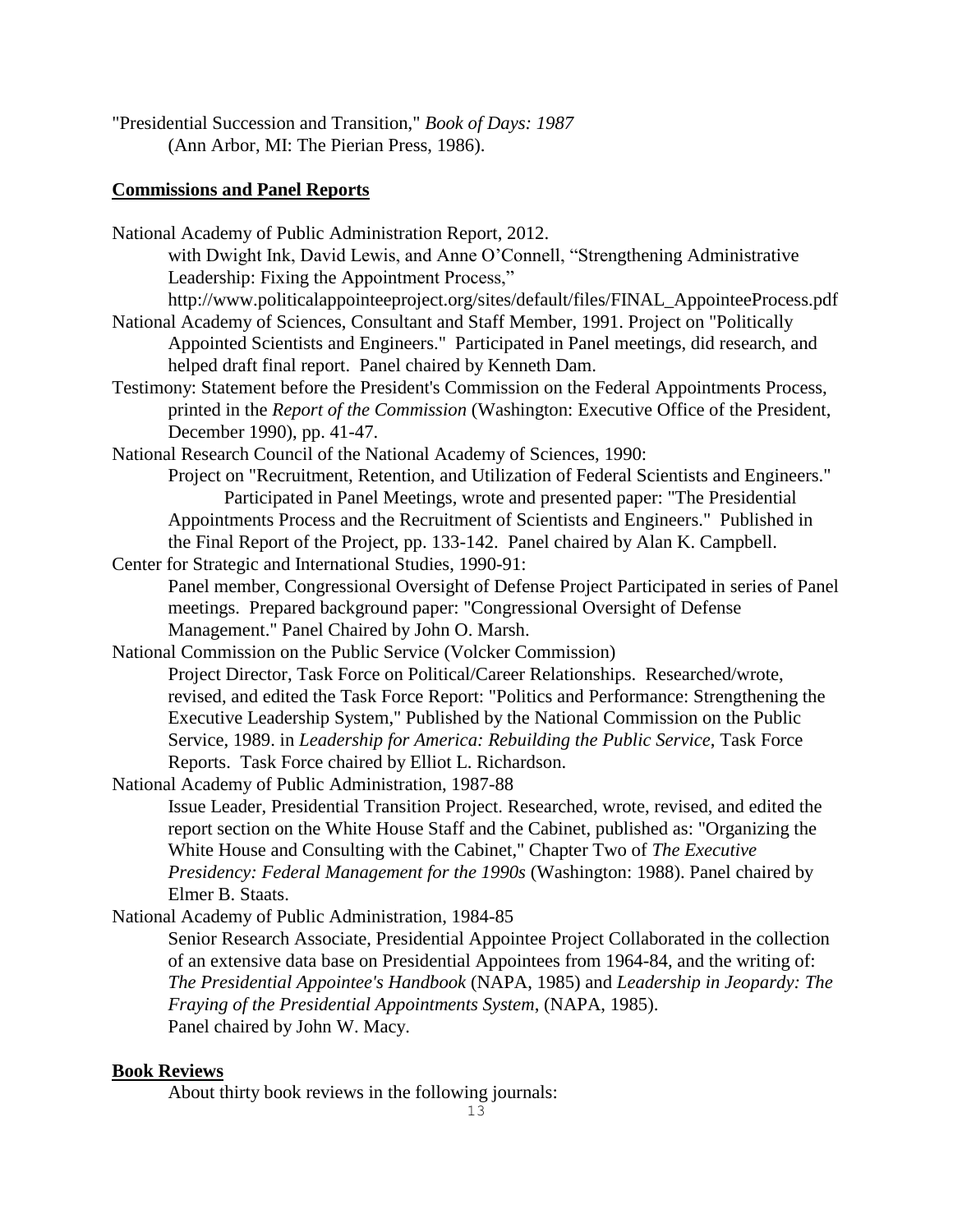*American Political Science Review Presidential Studies Quarterly Public Administration Review Western Political Quarterly Political Science Quarterly Journal of Politics The Bureaucrat Perspective The Annals Governance*

#### **Professional Conferences and Conventions**

One or two appearances each year (since 1975) as paper presenter, chair, or panel discussant at annual conventions of the following professional associations, among others: American Political Science Association Center for the Study of the Presidency Midwest Political Science Association

### **International Lectures and Briefing of Foreign Officials**

14 Griffith University, Brisbane, Australia, Summer 2013 Visiting Professor and Lecture tour of government agencies and universities: Senate Occasional Lecture, The Theatre, Parliament House, Canberra, July 19 Department of Prime Minister and Cabinet, July 18 Office of National Assessments Roundtable Department of Foreign Affairs and Trade, luncheon Griffith University, Centre for Governance and Public Policy, Seminar Australia Institute of International Affairs, Lectures ACT Branch, Canberra, July 16; Victoria Branch, July 29, Melbourne Swinburne Institute for Social Research, Leadership Institute, July 30, Lecture Monash University, Melbourne, academic seminar, August 1. Rothermere American Institute and Nuffield College, Oxford University Conference on the American Presidency, "Politics and Polarization: The George W. Bush Presidency" May 25-27, 2006 Paper Presentation: "Presidential Decision Making and the War in Iraq" University of Leuven, Belgium Conference on: "Ethics and Integrity of Governance," June 2-5, 2005 Leuven, Belgium Paper presented: "Torture and Public Policy: The Ethics of Interrogation" University of Wales, Swansea, October 6-10, 2004, Conference on U.S. Elections United States Studies Program. Presentation: "U.S. National Security and the 2004 Presidential Election." American Politics Group of the United Kingdom Annual Meeting: November 14, 2003, United States Embassy, London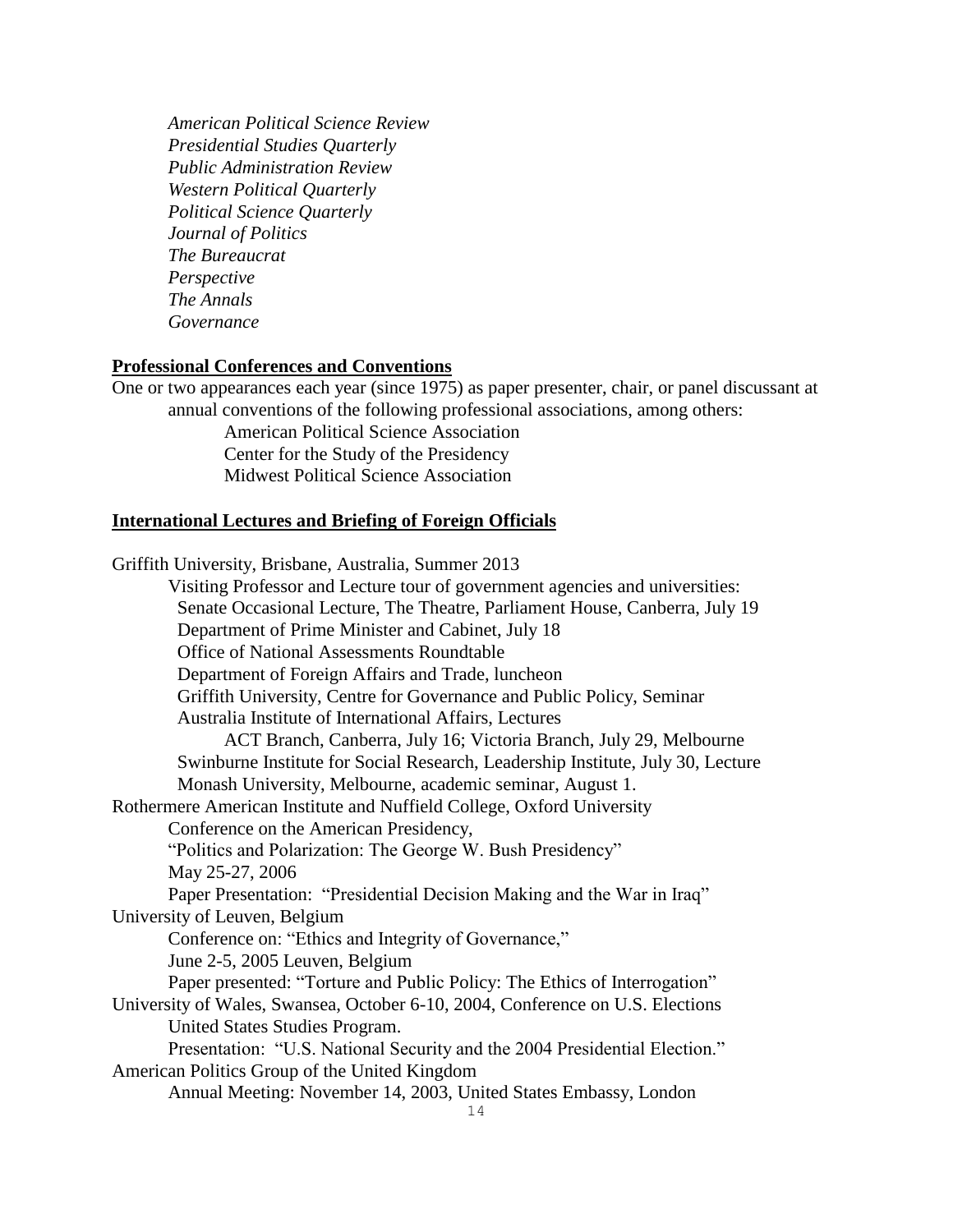| Keynote address: "John Kennedy and the Transformation of the American Presidency"     |
|---------------------------------------------------------------------------------------|
| School of Advanced Study, University College London                                   |
| <b>Institute of United States Studies</b>                                             |
| Conference: "New Challenges for the American Presidency"                              |
| May 12-13, 2003, British Library Conference Centre                                    |
| Paper presentation: "George W. Bush: Politics, Policy, and Personality"               |
| Embassy of Brazil in Washington, D.C., 13 April 2002                                  |
| Briefing of members of the President's Office on presidential transitions             |
| Follow-up briefing on the organization of the presidency, spring 2005.                |
| Germany, Paper presentation at conference on "Federalism in Germany and the USA: From |
| Cooperative to Competitive Federalism?" Sponsored by the Hanns-Seidel-Stiftung,       |
| Munchen. April 22-24, 1998.                                                           |
| United States Information Agency, Representative of the United States                 |
| Conference on Management Reform, Institute for Strategic and Developmental Studies    |
| Athens, Greece (May 1996)                                                             |
| Briefing of Foreign visitors for USIA and State Department                            |
| for representatives of the countries of: France, Thailand, Indonesia, Sri Lanka,      |
| Philippines, Poland, Russia (former Soviet Union), Sierra Lione.                      |
| United States Information Agency, Lecture tour of Germany                             |
| Seminars and Lectures at Universities in Munich, Frankfurt, Gottingen,                |
| Heidelberg, and Speyer (Summer 1990).                                                 |
| Department of State, Foreign Service Institute                                        |
| briefings and professional development seminars                                       |
|                                                                                       |

## **Professional Development Seminars or Lectures**

National War College, National Defense University Department of Treasury, Treasury Executive Institute Department of Defense, Inspector General's Office Federal Executive Institute Office of Personnel Management, Government Executive Institute American Political Science Association, Congressional Fellows Program The Brookings Institution Executive Seminar Center, Denver, Office of Personnel Management The American University Hofstra University, Hempstead, New York Harvard Center for International Affairs, Fellows Program U.S. Department of Agriculture, Graduate School University of Kansas, Keynote Speaker, Conference on War in Iraq, 2004

## **Television and Radio Programs and Interviews**

Voice of America, USIA: 30 March 1999, 26 May 2004. ABC Network Morning News, CNBC News, NVCC TV, WORLDNET (USIA), Voice of America, Tros Aktua Televisie (The Netherlands)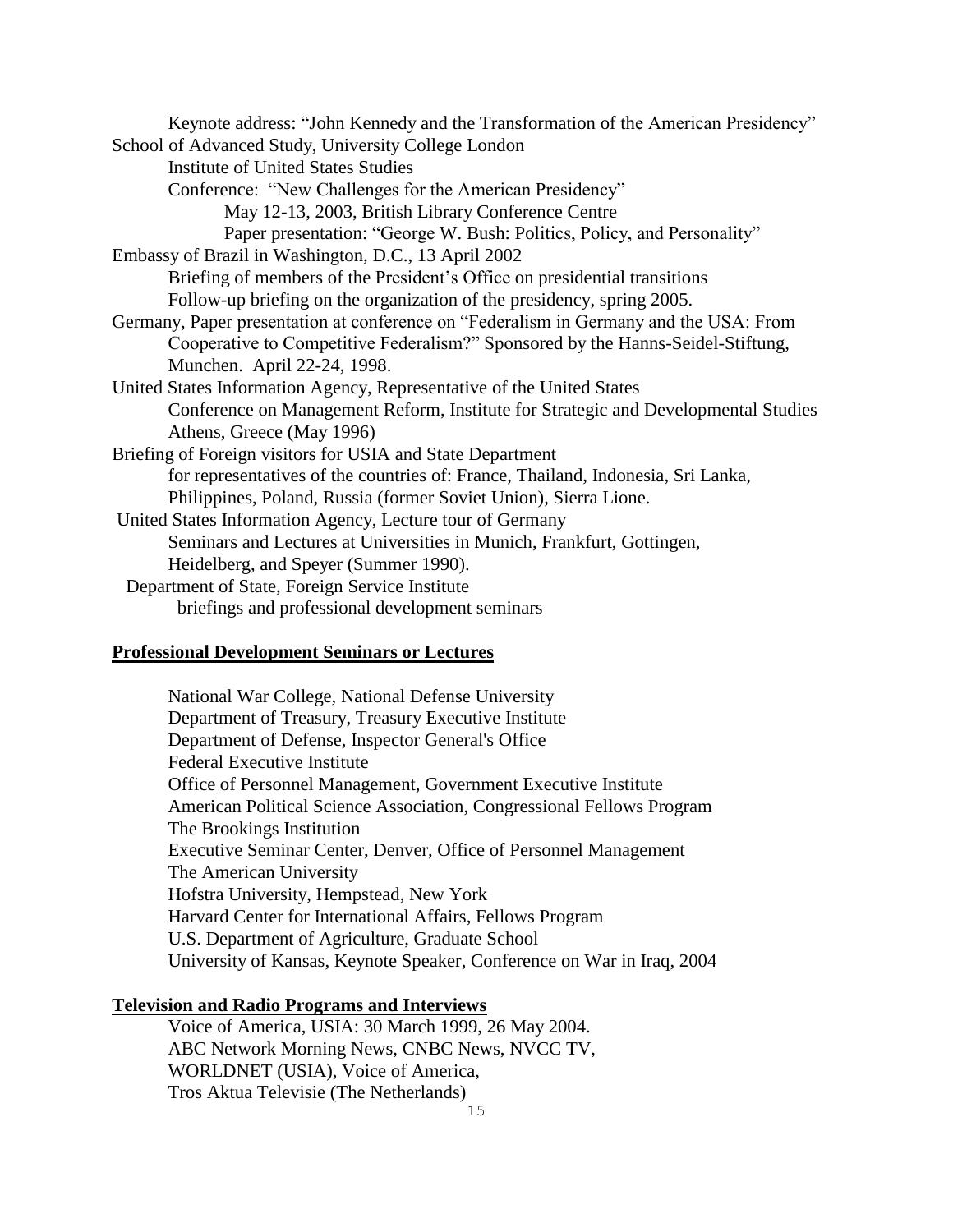Newsweek on Air, Canadian Broadcasting Radio C-SPAN, Series of interviews on White House Organization (November 1996) C-SPAN, presentation on the Clinton Presidency, Hempstead, NY: Hofstra University, 12 November 2005 (aired November 24, 2005)

### **News Reporting Interviews and Quotes**

*The New Yorker The New York Times The Washington Post Wall Street Journal Associated Press Los Angeles Times National Journal Congressional Quarterly Christian Science Monitor Business Week USA Today*

### **Editor of Book Series, 1996-2014**

"The Hughes Series in the Presidency and Leadership Studies" Texas A & M University Press 34 books published, 1996-2014

#### **Editorial Boards**

*Journal of Public Administration and Theory* (1996-2002) *Presidential Studies Quarterly,* Editor of The Contemporary Presidency Feature responsible for commissioning one article for each issue, 2000- present.

### **Book Manuscripts Reviewed**

Westview Press Johns Hopkins University Press New York University Press Brooks/Cole Publishing The Dorsey Press Duxbury Press W.H. Freeman University of Tennessee Press Nelson Hall Publishers State University of New York Press Greenwood Press F.E. Peacock St. Martin's Press Cambridge University Press University of Pittsburgh Press University Press of Kansas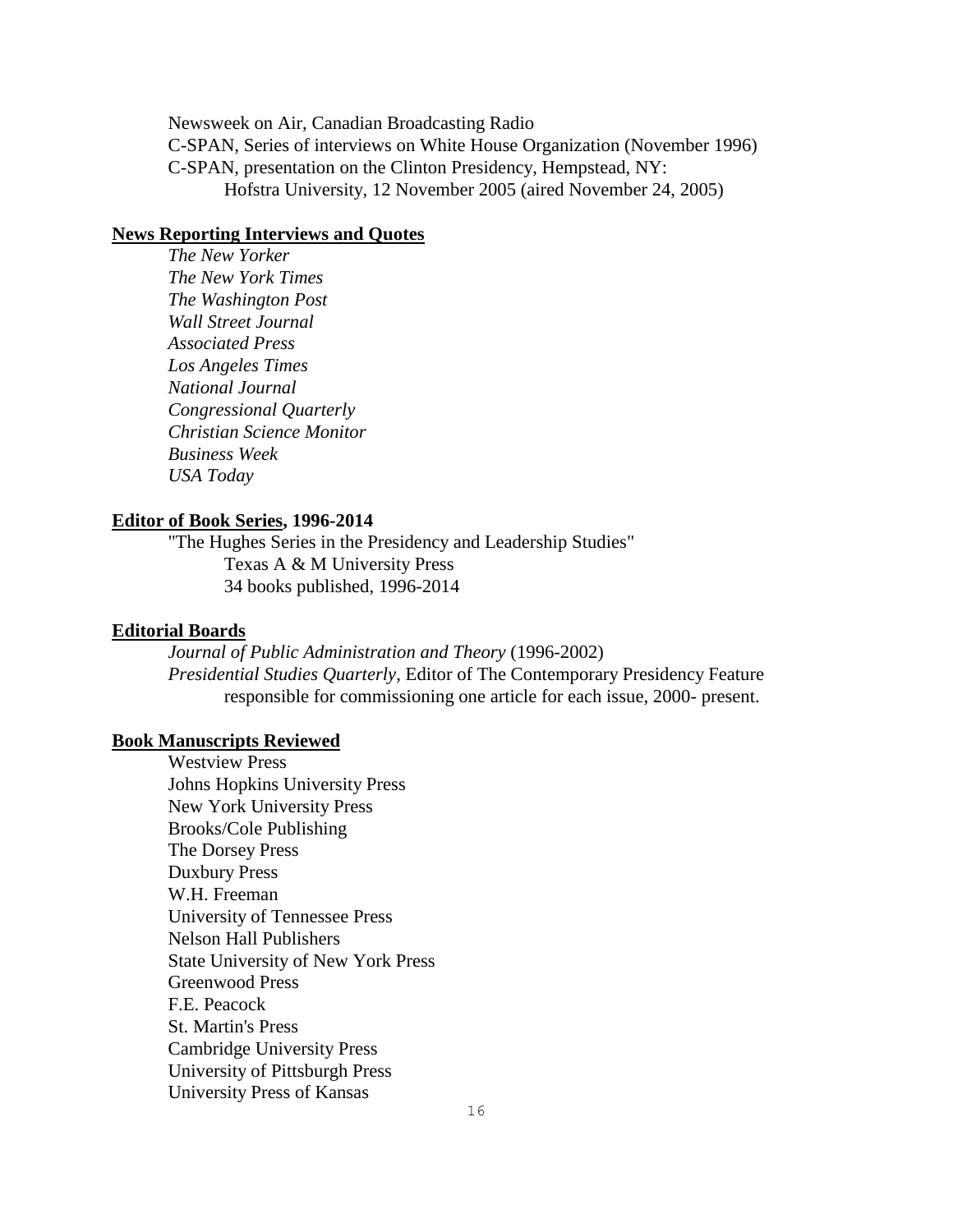Texas A & M University Press Columbia University Press New York University Press AW Longman Cambridge University Press Palgrave Macmillan Roman and Littlefield Princeton University Press

### **Reviewer of Articles submitted to:**

*American Political Science Review Public Administration Review Journal of Public Administration Research and Theory Public Budgeting and Finance Congress and the Presidency Western Political Quarterly Presidential Studies Quarterly* (5-6 per year) *Journal of Policy Analysis and Management State and Local Government Review Political Science Quarterly American Politics Research Intelligence and National Security*

#### **University Service**

Chair, Second Level Promotion and Tenure Committee, Schar School 2016-17 Chair, Second Level Promotion and Tenure Committee, S-CAR 2015-16 Chair, Second Level Promotion and Tenure Committee, PIA, 2014-15 Member, Provost Committee to Review Appeal of Dean's Report, S-CAR, 2016 Chair, Search Committee for several positions, SPP 2005-2006, 20010-2011 Chair, SPP Promotion and Tenure Committee, 2012-13 Strategic Planning Committee for George Mason University, appointed by the president, 2013. University Life Committee, appointed by the President, 1991-92 Robinson Recruitment Committee, 1987-1995 Provost Search Committee, 1987-88 Public Policy Program Development and Search Committee, 1987-88 University Faculty Search Committee for Senior Faculty Position in Applied Physics and National Security (1988) Graduate Council, 1987-88 Department Search Committees Position in Soviet Politics (1988) Position in Public Policy (1988) Department Chair Search (1989-91) Three positions in Public Administration (1995-96) Political Theory Search (1999)